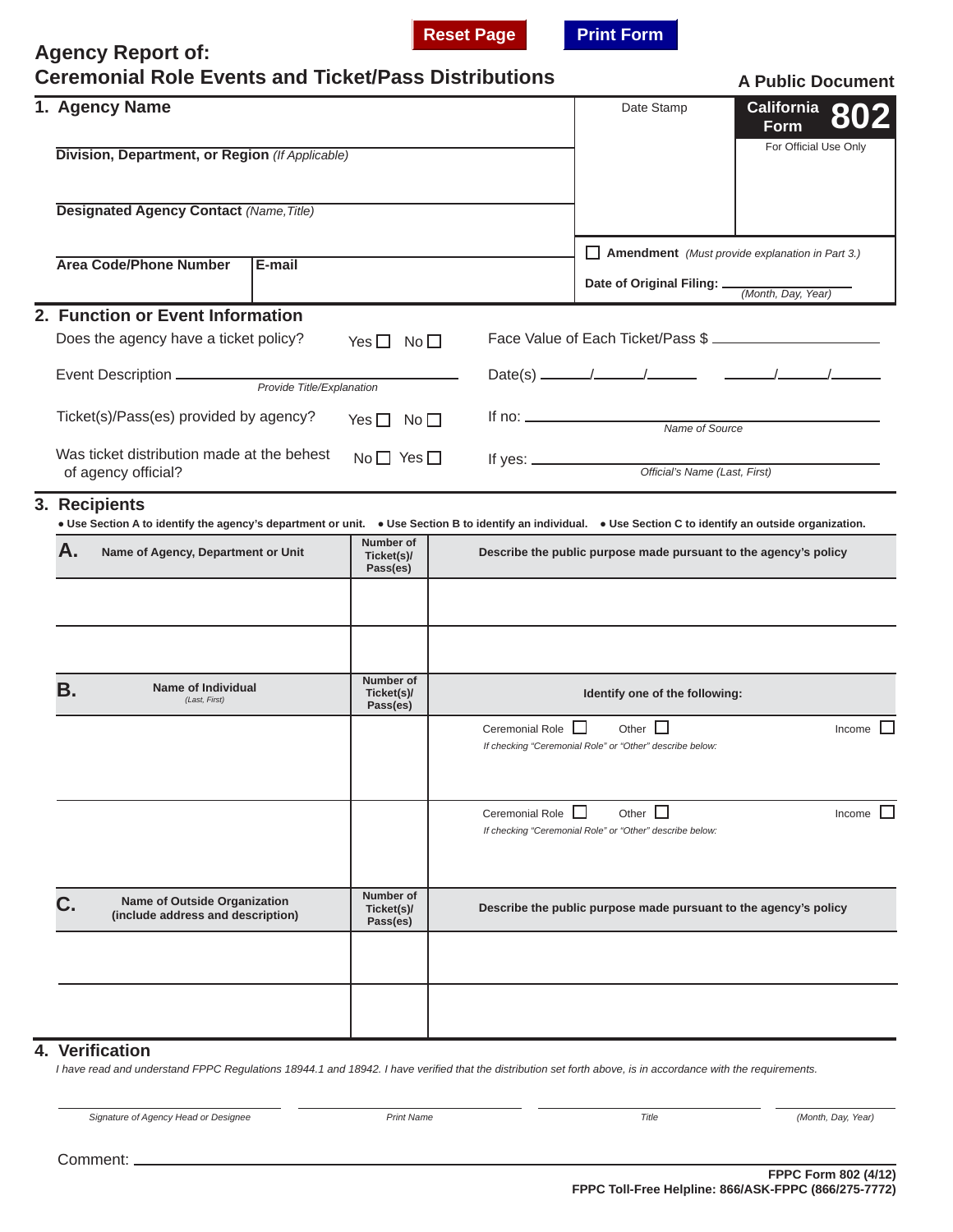This form is for use by all state and local government agencies. The form identifies persons that receive admission tickets and passes and describes the public purpose for the distribution. This form was prepared by the Fair Political Practices Commission (FPPC) and is available at www.fppc.ca.gov.

## **General Information**

FPPC Regulation 18944.1 sets out the circumstances under which an agency's distribution of tickets to entertainment events, sporting events, and like occasions would not result in a gift to individuals that attend the function. In general, the agency must adopt a policy which identifies the public purpose served in distributing the admissions. The Form 802 serves to detail each event and the public purpose of each ticket distribution. FPPC Regulation 18942 lists exceptions to reportable gifts, including ceremonial events, when listed on this form.

When the regulation procedures are followed, persons, organizations, or agencies who receive admissions are listed on a Form 802. Agency officials do not report the admissions on the official's Statement of Economic Interests, Form 700, and the value of the admission is not subject to the gift limit.

The Form 802 also informs the public as to whether the admissions were made at the behest of an agency official and whether the behested tickets were provided to an organization or to specific individuals.

## **Exception**

This form is not required for admission provided to a school or university district official, coach, athletic director, or employee to attend an amateur event performed by students of that school or university.

## **Public Posting**

This form must be maintained as a public document. A copy of all forms must be forwarded to the FPPC for posting on its website. E-mail delivery is preferred. E-mail: Form802@fppc.ca.gov; Fax: 916.322.0886; 428 J Street, Suite 620, Sacramento, CA 95814.

Forms must be sent to the FPPC as soon as possible. General business practice is no later than 45 days from the distribution.

A local agency may also also post the forms on its wesbite, but it is not required to do so.

## **Privacy Information Notice**

Information requested by the FPPC is used to administer and enforce the Political Reform Act. Failure to provide

information may be a violation subject to administrative, criminal, or civil penalties. All reports are public records available for inspection and reproduction. Direct questions to FPPC's General Counsel.

## **Instructions**

#### **Part 1. Agency Identification:**

List the agency's name. Provide a designated agency contact person, their phone number, and e-mail address. Mark the amendment box if changing any information on a previously filed form and include the date of the original filing.

#### **Part 2. Function or Event Information:**

Confirm that your agency has a policy for ticket distribution. Unless the the ceremonial role or income box in Part 3, Section B, is marked, this form is only applicable if your agency has a policy.

Complete all of the other required fields that identify the ticket value, description of event, date(s) and whether the ticket was provided by the agency or an outside source. If an agency official behests the tickets, the official's name is also required. Use the comment field or an attachment to explain in full.

#### **Part 3. Ticket Recipients:**

This part identifies who uses the tickets. The identification requirements vary depending upon who received the tickets and are categorized into three sections. Each section must list the number of tickets received. Use the comment field or an attachment to explain in full.

**Section A.** Report tickets distributed to agency staff, other than an elected official or governing board member, pursuant to the agency's policy. It is not necessary to list each employee's name, but identify the unit/department for which the employee works. The agency must describe the public purpose associated with the ticket distribution. A reference to the policy is permissible.

**Section B.** Report: 1) any agency official who performs a ceremonial role; 2) any agency official who reports the value as income; or 3) tickets used by elected officals and governing board members (including those distributed pursuant to the agency's policy).

**Section C.** Report tickets provided to an organization. The organization's name, an address (website url is permissible), and a brief description of the public purpose are required.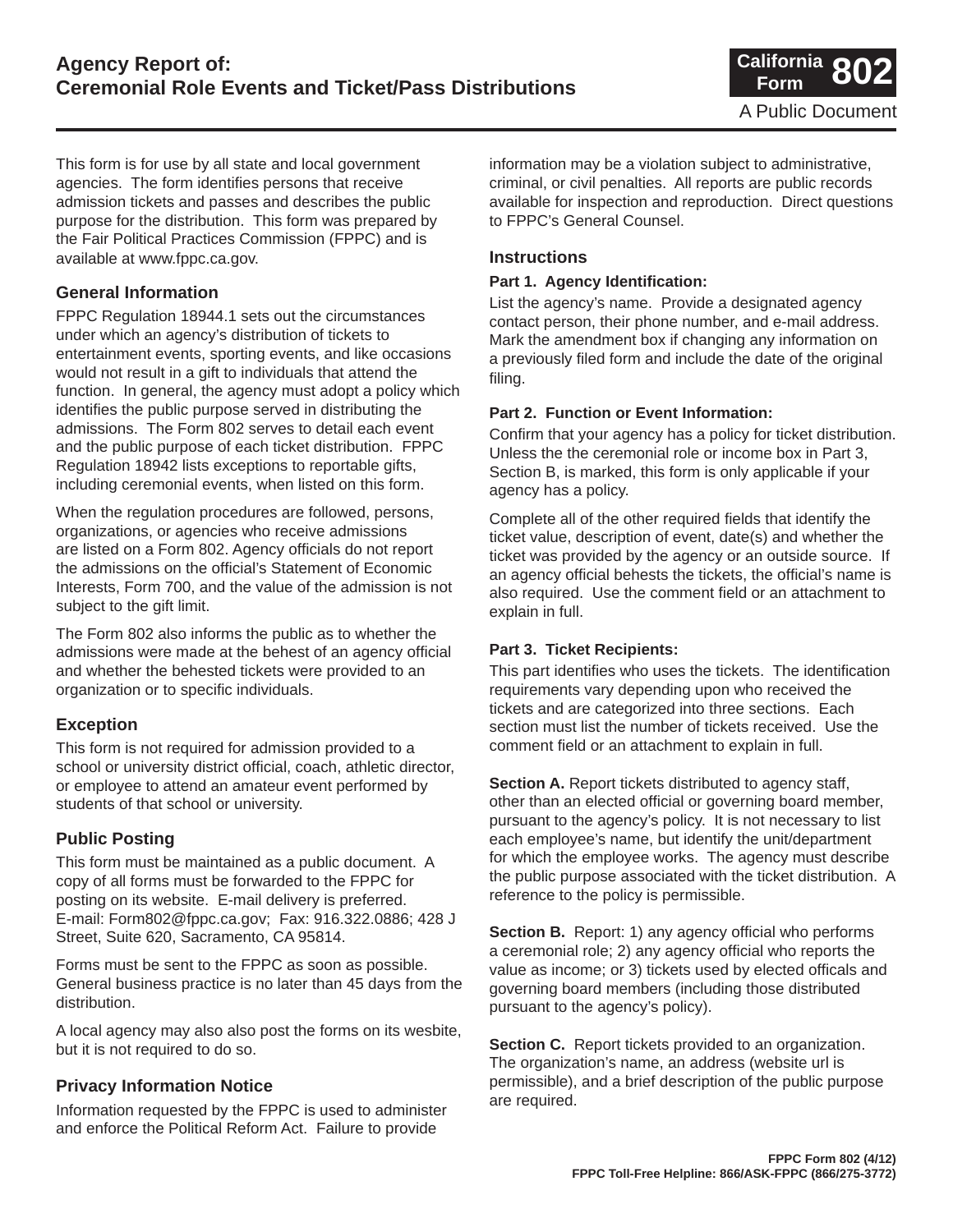



## **Agency Report of: Ceremonial Role Events and Ticket/Pass Distributions Continuation Sheet**



#### **Agency Name**

## **3. Recipients**

**● Use Section A to identify the agency's department or unit. ● Use Section B to identify an individual. ● Use Section C to identify an outside organization.**

| Α. | Name of Agency, Department or Unit                                | <b>Number of</b><br>Ticket(s)/<br>Pass(es) | Describe the public purpose made pursuant to the agency's policy                                                    |  |  |
|----|-------------------------------------------------------------------|--------------------------------------------|---------------------------------------------------------------------------------------------------------------------|--|--|
|    |                                                                   |                                            |                                                                                                                     |  |  |
|    |                                                                   |                                            |                                                                                                                     |  |  |
|    |                                                                   |                                            |                                                                                                                     |  |  |
|    |                                                                   |                                            |                                                                                                                     |  |  |
| В. | Name of Individual<br>(Last, First)                               | Number of<br>Ticket(s)/<br>Pass(es)        | Identify one of the following:                                                                                      |  |  |
|    |                                                                   |                                            | Other $\square$<br>Ceremonial Role U<br>Income $\Box$<br>If checking "Ceremonial Role" or "Other" describe below:   |  |  |
|    |                                                                   |                                            | Other $\Box$<br>Ceremonial Role<br>Income<br>If checking "Ceremonial Role" or "Other" describe below:               |  |  |
|    |                                                                   |                                            | Other $\square$<br>Ceremonial Role<br>Income $\Box$<br>If checking "Ceremonial Role" or "Other" describe below:     |  |  |
|    |                                                                   |                                            | Other $\Box$<br>Ceremonial Role $\Box$<br>Income $\Box$<br>If checking "Ceremonial Role" or "Other" describe below: |  |  |
| C. | Name of Outside Organization<br>(include address and description) | Number of<br>Ticket(s)/<br>Pass(es)        | Describe the public purpose made pursuant to the agency's policy                                                    |  |  |
|    |                                                                   |                                            |                                                                                                                     |  |  |
|    |                                                                   |                                            |                                                                                                                     |  |  |
|    |                                                                   |                                            |                                                                                                                     |  |  |
|    |                                                                   |                                            |                                                                                                                     |  |  |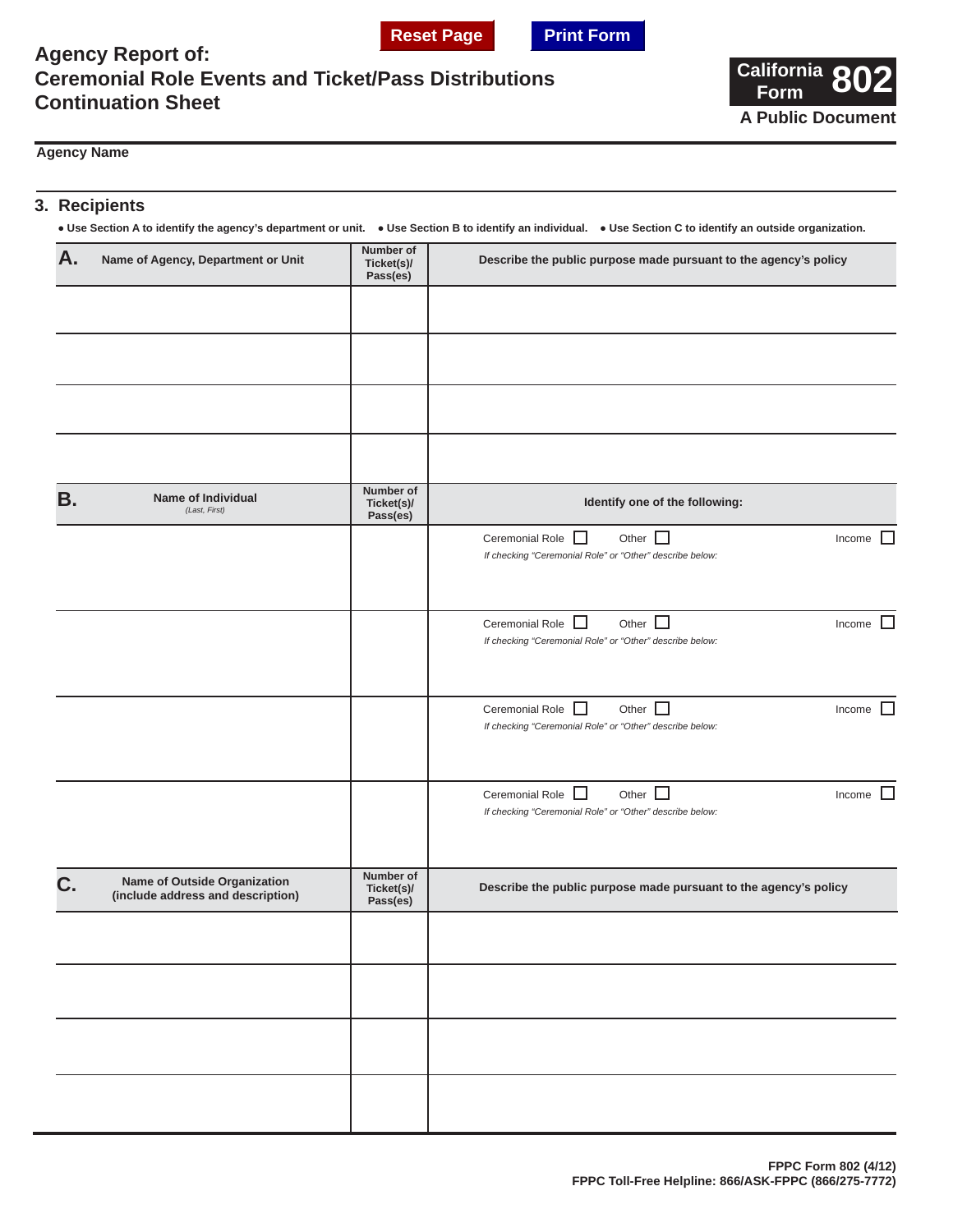# California Fair Political Practices Commission **Form 802 – Agency Report of Ceremonial Role Events and Ticket/Pass Distributions Fact Sheet**

This fact sheet provides additional guidance and examples on how to report tickets and passes distributed to persons for use in ceremonial roles or other agency related activities. The Form 802 provides information to the public on how the agency distributes tickets to events such as fairs, professional athletic games and other entertainment events. (FPPC Regulations 18944.1 and 18942.)

This fact sheet can not address all the different types of situations that may occur with respect to the distribution of tickets and passes. Persons are encouraged to use the FPPC advice service for specific guidance.

The following FAQs and example address some common activities.

## **Frequently Asked Questions**

- 1. Q. If the agency's elected official takes a staff member to a ceremonial event, does the staff member's name need to be disclosed on the Form 802?
	- A. No. The official's name is required in Part 3, Section B and two tickets would be listed. The staff member's name is not required.
- 2. Q. An organization gives an agency 10 tickets to a concert. The agency distributes the tickets to employees. The agency does not have a ticket policy. Does this need to be disclosed on the Form 802?
	- A. No. Since the agency does not have a ticket policy, the individuals receiving the tickets would report the value of the tickets on their Form 700 if the organization is a reportable source and the value of the ticket(s) to each individual is \$50 or more. The agency must adopt a policy identifying the public purpose of distributing tickets so that the tickets do not result in a reportable gift to employees.
- 3. Q. An agency adopts a ticket policy. A local minor league baseball team donates 10 tickets to the city and the city distributes the tickets in accordance with the agency's ticket policy to employees in its parks department. Does this need to be disclosed on the Form 802?
	- A. Yes. Part 3, Section A will list the department but not individual names.
- 4. Q. After an agency e-mails a copy of the Form 802 to the FPPC, must the agency post the Form 802 on its website?
	- A. No. However, the agency must maintain the original Form 802 for seven years.
- 5. Q. The county fair board members received tickets to the county fair. Does the agency complete Part 3, Section A or Section B?
	- A. Section B is completed because the members are a governing board.